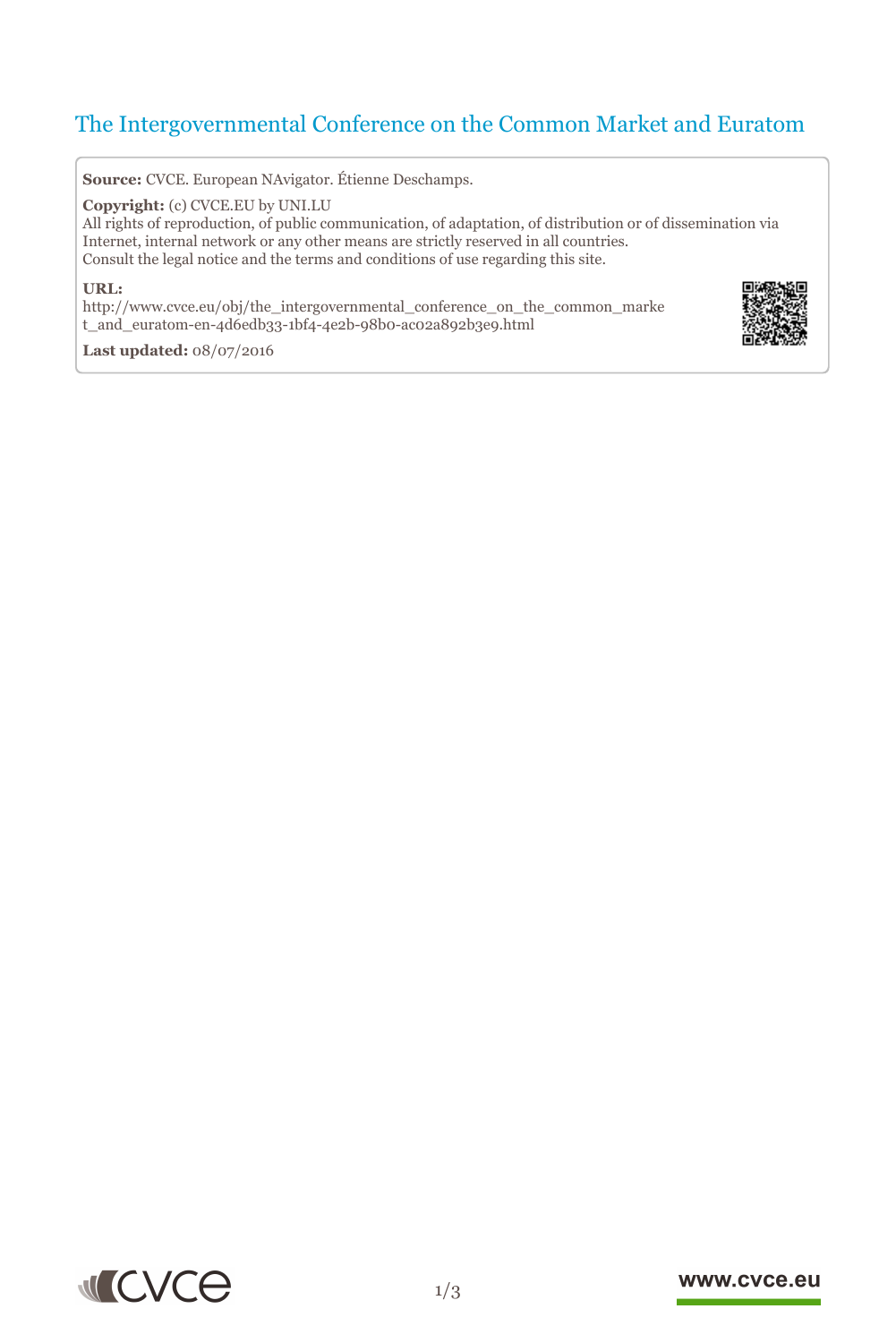## **The Intergovernmental Conference on the Common Market and Euratom**

The Spaak Report, which was essentially a technical study, had been accepted at the Venice conference of 29 and 30 May 1956 as the basis for further negotiations on European integration. The Heads of Delegation of the Six met at the Belgian Foreign Ministry in Brussels on 26 June to determine the rules of procedure for the Intergovernmental Conference on the Common Market and Euratom. In accordance with the decisions taken in Venice, the Intergovernmental Conference, chaired by Belgian Foreign Minister Paul-Henri Spaak, comprised two groups responsible for examining the technical issues involved in drafting each of the treaties:

- the Common Market group, chaired by Hans von der Groeben, head of department in the German Ministry for Economic Affairs;

- the Euratom group, chaired by Pierre Guillaumat, general administrator of France's Atomic Energy Commission (CEA).

A drafting group chaired by Roberto Ducci, Deputy Director-General for Economic Affairs in the Italian Foreign Ministry, was also set up and placed at the disposal of the Heads of Delegation. Its tasks were to frame the conclusions of the Spaak Report in the form of articles that could serve as the basis of a first version of the treaties, and to draft the legal provisions of the final texts submitted for approval to the Heads of Delegation and group chairmen.

Like the Spaak Committee, the Intergovernmental Conference was made up of national delegations. The delegations were larger, however, and included experts from the High Authority of the European Coal and Steel Community (ECSC). Many officials from national administrations also took part in the technical discussions, as did representatives of trade union organisations and employers' associations.

The proceedings were directed by the Committee of Heads of Delegation, which had overall political responsibility. The work of the two technical groups, as well as all contentious issues, were referred to it. The Committee of Heads of Delegation was chaired by Paul-Henri Spaak and consisted of Baron Snoy et d'Oppuers (Belgium), Carl Friedrich Ophüls (Federal Republic of Germany), Maurice Faure (France), Lodovico Benvenuti (Italy), Lambert Schaus (Luxembourg) and Johannes Linthorst Homan (Netherlands). The Common Market and Euratom working groups examined the recommendations contained in the report of the Intergovernmental Committee set up by the Messina conference with a view to drafting the treaties. At the request of the French delegation, discussions on the inclusion of the overseas countries and territories (OCT) in the Common Market were postponed to the Conference's second session in September.

The first session lasted till 21 July, and the negotiations were suspended during August. They got off to a difficult start. On 6 July a debate on the Common Market and Euratom had begun in the French National Assembly, and it became apparent that the Assembly was dominated by concern for the problems of Algeria and did not have the necessary majority in favour of the French Government's European stance. There was also some uncertainty about the working methods of the Conference, with some members of the Assembly calling into question matters that had already been settled in the Spaak Report and others proposing the creation of a multitude of subgroups on more or less academic issues.

The Conference resumed at the castle of Val Duchesse near Brussels after the summer break. It proceeded more efficiently, as the position of each party was taking shape. The French delegation made it clear that certain prior social measures were politically indispensable and that the institutions established had to be distinct from those of the European Coal and Steel Community (ECSC). Almost immediately, it added a demand for an exceptional customs regime for a fixed period, invoking the situation in North Africa, inflationary pressures, and the need to maintain export aids and compensatory import duties.

While work in the Euratom group was proceeding at a satisfactory pace and solutions were gradually found on all the sticking points, such as purchasing priority and monitoring, the Common Market group remained in difficulty. All the negotiators' political will, Paul-Henri Spaak's diplomatic skills, and prompting by the Ministers for Foreign Affairs, were needed in order to make progress in the final Val Duchesse negotiations